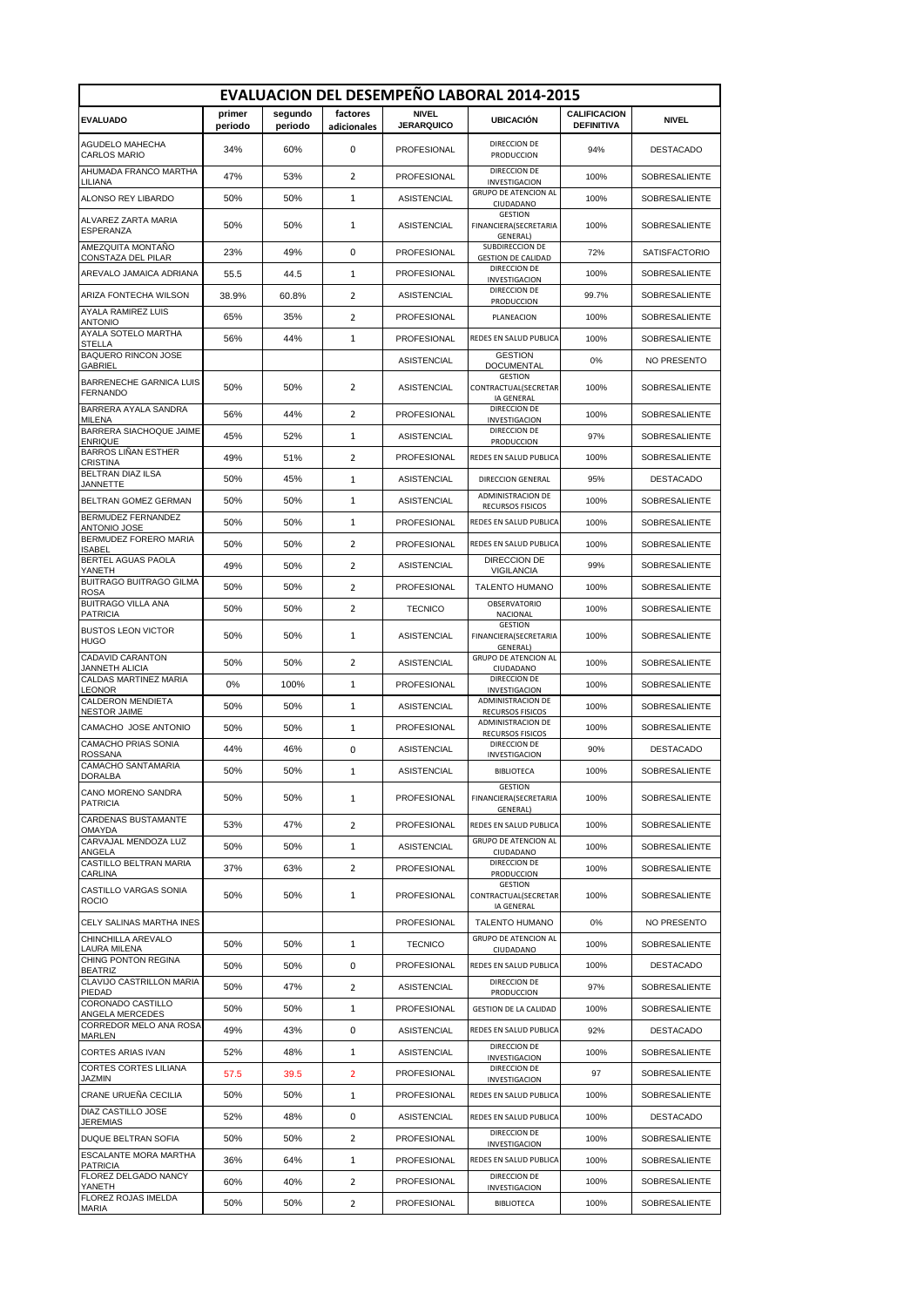| <b>FLOREZ SANCHEZ ASTRID</b><br>CAROLINA         | 55%   | 45%   | $\mathbf{1}$   | PROFESIONAL        | REDES EN SALUD PUBLICA                                                 | 100% | SOBRESALIENTE        |
|--------------------------------------------------|-------|-------|----------------|--------------------|------------------------------------------------------------------------|------|----------------------|
| FLOREZ TAPIERO LADY<br><b>PATRICIA</b>           | 50%   | 50%   | 2              | PROFESIONAL        | <b>TICS</b>                                                            | 100% | SOBRESALIENTE        |
| FORERO TORRES ANA YIBY                           | 55%   | 43%   | $\overline{2}$ | PROFESIONAL        | DIRECCION DE<br>INVESTIGACION                                          | 98%  | SOBRESALIENTE        |
| FUENTES NEUSA JUAN DE<br><b>DIOS</b>             | 48%   | 42%   | 0              | <b>ASISTENCIAL</b> | REDES EN SALUD PUBLICA                                                 | 90%  | <b>DESTACADO</b>     |
| <b>FUYA OVIEDO OLGA</b><br><b>PATRICIA</b>       | 50%   | 50%   | 0              | PROFESIONAL        | REDES EN SALUD PUBLICA                                                 | 100% | <b>DESTACADO</b>     |
| GALINDO BORDA MARISOL                            | 52%   | 43%   | 1              | PROFESIONAL        | DIRECCION DE<br>INVESTIGACION                                          | 95%  | SOBRESALIENTE        |
| <b>GALINDO MORALES GLORIA</b><br><b>NUBIA</b>    | 50%   | 50%   | $\mathbf{1}$   | <b>ASISTENCIAL</b> | REDES EN SALUD PUBLICA                                                 | 100% | <b>DESTACADO</b>     |
| GAONA ZARATE ESPERANZA                           | 50%   | 50%   | 1              | <b>ASISTENCIAL</b> | <b>GESTION</b><br>FINANCIERA(SECRETARIA<br>GENERAL)                    | 100% | SOBRESALIENTE        |
| <b>GARZON TORRES MARIA</b><br>CONSUELO           | 40%   | 60%   | $\mathbf{1}$   | PROFESIONAL        | REDES EN SALUD PUBLICA                                                 | 100% | <b>SOBRESALIENTE</b> |
| GIRALDO RIOS JOHN JAIRO                          | 48%   | 48%   | $\overline{2}$ | PROFESIONAL        | DIRECCION DE<br>INVESTIGACION                                          | 96%  | SOBRESALIENTE        |
| <b>GIRALDO TELLEZ JORGE</b><br><b>AUGUSTO</b>    | 48%   | 50%   | 1              | <b>TECNICO</b>     | GESTION<br>FINANCIERA(SECRETARIA<br>GENERAL)                           | 98%  | <b>DESTACADO</b>     |
| GOMEZ GROSSO LUIS<br><b>ALBERTO</b>              | 50%   | 50%   | 3              | PROFESIONAL        | DIRECCION DE<br>INVESTIGACION                                          | 100% | SOBRESALIENTE        |
| GOMEZ GUERRERO MARTA<br>LOURDES                  | 49%   | 47%   | 0              | <b>ASISTENCIAL</b> | DIRECCION DE<br>PRODUCCION                                             | 96%  | <b>DESTACADO</b>     |
| GOMEZ LOPEZ MARTHA<br><b>GEMMA</b>               | 67%   | 33%   | $\overline{2}$ | PROFESIONAL        | SOBRESALIENTE                                                          | 100% | SOBRESALIENTE        |
| GOMEZ MARIÑO JAIRO                               | 35%   | 50%   | 0              | PROFESIONAL        | <b>TICS</b>                                                            | 85%  | <b>DESTACADO</b>     |
| <b>GOMEZ RUBIO ADRIANA</b><br><b>LEONOR</b>      | 47.5% | 46.5% | 0              | PROFESIONAL        | DIRECCION DE<br>PRODUCCION                                             | 94%  | <b>DESTACADO</b>     |
| <b>GONZALEZ BELTRAN</b><br>NOHORA ELIZABETH      | 40%   | 55%   | $\overline{2}$ | PROFESIONAL        | REDES EN SALUD PUBLICA                                                 | 95%  | SOBRESALIENTE        |
| <b>GONZALEZ DUARTE</b><br>MARITZA ADEGNIS        | 50%   | 50%   | 4              | PROFESIONAL        | SUBDIRECCION DE<br>ANALISIS DEL RIESGO Y<br><b>RESPUESTA INMEDIATA</b> | 100% | SOBRESALIENTE        |
| <b>GRACIA ROMERO MARTHA</b>                      | 42%   | 51%   | 0              | PROFESIONAL        | REDES EN SALUD PUBLICA                                                 | 93%  | <b>SATISFACTORIO</b> |
| GUERRA VEGA ANGELA<br><b>PATRICIA</b>            | 67%   | 33%   | 1              | PROFESIONAL        | DIRECCION DE<br>INVESTIGACION                                          | 100% | SOBRESALIENTE        |
| GUTIERREZ SIERRA GLADYS<br>MARITZA               | 50%   | 50%   | $\mathbf{1}$   | <b>TECNICO</b>     | DIRECCION DE<br>INVESTIGACION                                          | 100% | SOBRESALIENTE        |
| HERNANDEZ RODRIGUEZ<br>MARIA ALEJANDRINA         | 50%   | 50%   | 2              | ASISTENCIAL        | <b>GESTION</b><br>CONTRACTUAL(SECRETAR<br>IA GENERAL)                  | 100% | SOBRESALIENTE        |
| HERNANDEZ ROJAS LUZ<br>ANGELA                    | 50%   | 50%   | 1              | <b>TECNICO</b>     | GESTION<br>FINANCIERA(SECRETARIA<br>GENERAL)                           | 100% | SOBRESALIENTE        |
| HERRERA RINCON ROSA<br>AMELIA                    | 50%   | 50%   | $\mathbf{1}$   | PROFESIONAL        | <b>DIRECCION</b><br>INVESTIGACION                                      | 100% | SOBRESALIENTE        |
| <b>HUGUETT ARAGON CLAUDIA</b><br><b>MARCELLA</b> | 50%   | 47%   | 3              | PROFESIONAL        | DIRECCION DE<br>VIGILANCIA                                             | 97%  | SOBRESALIENTE        |
| <b>IGIRIO ARIAS NIDIA</b><br><b>MERCEDES</b>     | 52%   | 48%   | 1              | <b>PROFESIONAL</b> | <b>GESTION</b><br>FINANCIERA(SECRETARIA<br>GENERAL)                    | 100% | SOBRESALIENTE        |
| IZQUIERDO CHARRY VILMA<br><b>FABIOLA</b>         | 50%   | 50%   | 2              | PROFESIONAL        | DIRECCION DE<br>VIGILANCIA                                             | 96%  | SOBRESALIENTE        |
| LEGUIZAMON PALACIO JOSE<br><b>FABIO</b>          | 50%   | 50%   | 1              | <b>ASISTENCIAL</b> | ADMINISTRACION DE<br>RECURSOS FISICOS                                  | 100% | SOBRESALIENTE        |
| LINARES MONTOYA DAVID<br>ORLANDO                 | 45%   | 46%   | 0              | <b>ASISTENCIAL</b> | DIRECCION DE<br>PRODUCCION                                             | 91%  | <b>DESTACADO</b>     |
| LLERENA POLO CLAUDIA<br><b>REGINA</b>            | 43%   | 57%   | 2              | PROFESIONAL        | REDES EN SALUD PUBLICA                                                 | 100% | SOBRESALIENTE        |
| LONDOÑO GONZALEZ<br><b>ESTHER</b>                | 40%   | 46%   | 0              | ASISTENCIAL        | DIRECCION DE<br>INVESTIGACION                                          | 86%  | <b>SATISFACTORIO</b> |
| LOPEZ CASTRO LUIS<br><b>EDUARDO</b>              | 50%   | 50%   | $\mathbf{1}$   | <b>ASISTENCIAL</b> | ADMINISTRACION DE<br>RECURSOS FISICOS                                  | 100% | <b>SOBRESALIENTE</b> |
| LOPEZ LOPEZ ELIZABETH                            | 50%   | 50%   | $\mathbf{1}$   | PROFESIONAL        | <b>TICS</b>                                                            | 100% | <b>SOBRESALIENTE</b> |
| <b>LUGO VARGAS LIGIA</b><br><b>GIORGINA</b>      | 50%   | 50%   | $\overline{2}$ | PROFESIONAL        | REDES EN SALUD PUBLICA                                                 | 100% | SOBRESALIENTE        |
| MACIAS OSPINA CORALIA                            | 50%   | 50%   | 1              | ASISTENCIAL        | DIRECCION DE<br><b>INVESTIGACION</b>                                   | 100% | <b>SOBRESALIENTE</b> |
| MARTINEZ CARDONA DIANA<br><b>MERCEDES</b>        | 54%   | 46%   | 1              | PROFESIONAL        | <b>GESTION DE LA CALIDAD</b>                                           | 100% | SOBRESALIENTE        |
| MARTINEZ CARO MARIA<br><b>CLELIA</b>             | 50%   | 50%   | 1              | <b>ASISTENCIAL</b> | DIRECCION DE<br>VIGILANCIA                                             | 100% | <b>SOBRESALIENTE</b> |
| MARTINEZ HERNANDEZ<br><b>DIANA PATRICIA</b>      | 48%   | 52%   | 1              | PROFESIONAL        | <b>GESTION DE LA CALIDAD</b>                                           | 100% | SOBRESALIENTE        |
| MARTINEZ RAMIREZ<br>MARISELA EUGENIA             | 50%   | 50%   | 1              | ASISTENCIAL        | <b>GESTION</b><br>FINANCIERA(SECRETARIA<br>GENERAL)                    | 100% | SOBRESALIENTE        |
| MATEUS JOSE GUSTAVO                              | 49%   | 49%   | $\overline{2}$ | ASISTENCIAL        | DIRECCION PRODUCCION                                                   | 98%  | SOBRESALIENTE        |
| MEDINA BELTRAN GLADYS<br>AMPARO                  | 50%   | 50%   | 1              | <b>ASISTENCIAL</b> | <b>GESTION</b><br>CONTRACTUAL(SECRETAR<br>IA GENERAL                   | 100% | SOBRESALIENTE        |
| MEDINA TIRADO SANDRA<br><b>MILENA</b>            | 50%   | 50%   | 1              | PROFESIONAL        | <b>GESTION</b><br>FINANCIERA(SECRETARIA<br>GENERAL)                    | 100% | SOBRESALIENTE        |
| MENDOZA MARTINEZ LUZ<br><b>MARINA</b>            | 50%   | 50%   | 0              | ASISTENCIAL        | <b>GESTION</b><br>FINANCIERA(SECRETARIA<br>GENERAL)                    | 100% | DESTACADO            |
| MESTRE LOPEZ GLORIA<br><b>INES</b>               | 48%   | 48%   | 5              | PROFESIONAL        | <b>DIRECCION</b>                                                       | 96%  | SOBRESALIENTE        |
| MOLANO CETINA LINDA<br>GRACE                     | 50%   | 50%   | $\overline{2}$ | PROFESIONAL        | DIRECCION DE<br>INVESTIGACION                                          | 100% | SOBRESALIENTE        |
| MONTAÑO MATAMOROS<br><b>MIGUEL ANGEL</b>         | 50%   | 50%   | $\mathbf{1}$   | ASISTENCIAL        | <b>BIBLIOTECA</b>                                                      | 100% | SOBRESALIENTE        |
| MONTIEL ESPINOSA ANA<br><b>CELIA</b>             | 53%   | 43%   | 3              | PROFESIONAL        | DIRECCION DE<br>VIGILANCIA                                             | 96%  | SOBRESALIENTE        |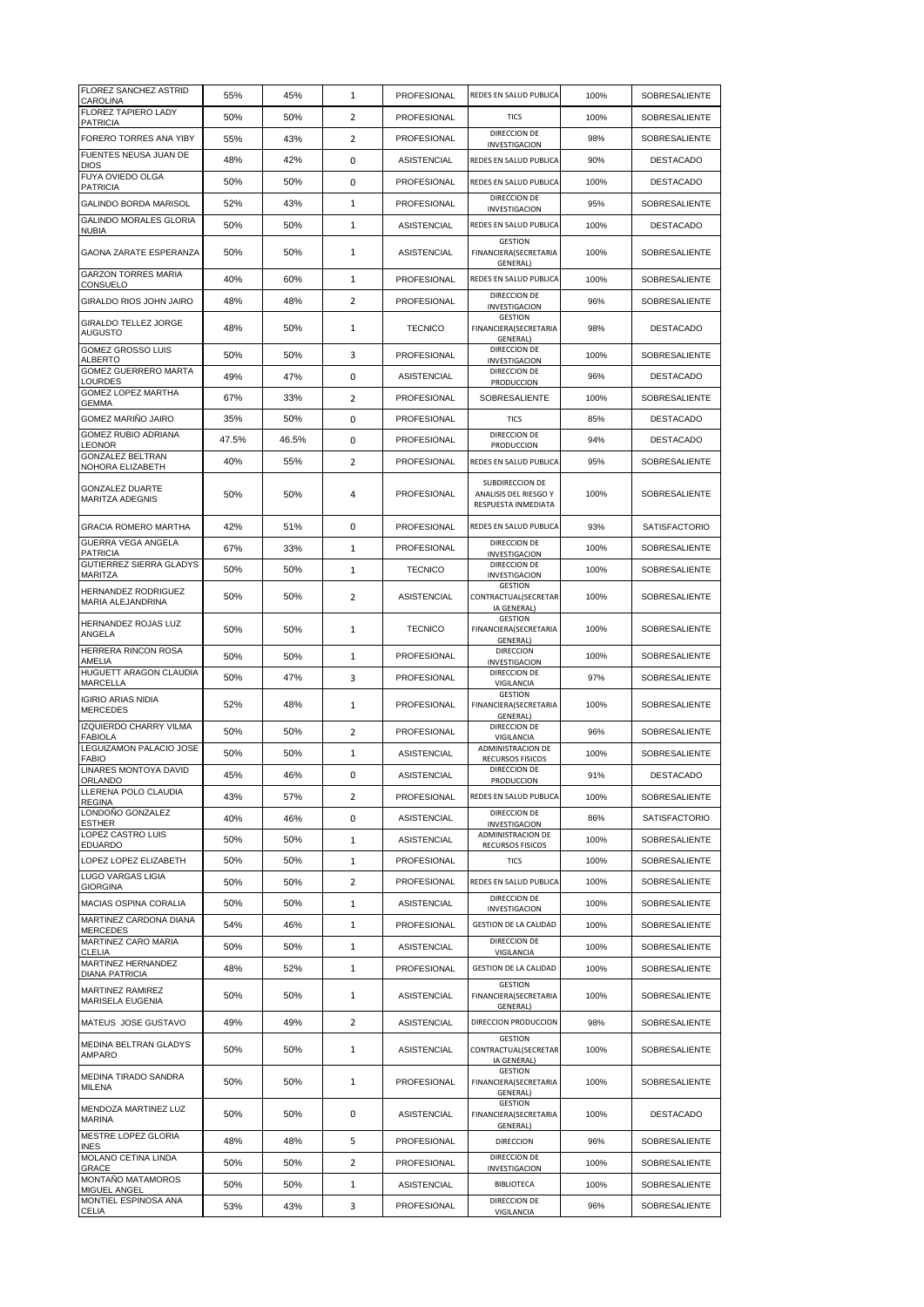| <b>MONTILLA MORENO</b><br>MARLENY                                   | 45%        | 50%        | 2                       | PROFESIONAL        | DIRECCION DE<br>INVESTIGACION                       | 95%  | SOBRESALIENTE        |
|---------------------------------------------------------------------|------------|------------|-------------------------|--------------------|-----------------------------------------------------|------|----------------------|
| MONTOYA DE AMORTEGUI<br><b>NELCY LUCIA</b>                          | 50%        | 50%        | 1                       | <b>ASISTENCIAL</b> | <b>GESTION</b><br>FINANCIERA(SECRETARIA<br>GENERAL) | 100% | SOBRESALIENTE        |
| <b>MORA FARFAN MAURICIO</b><br>ALEJANDRO                            | 50%        | 50%        | 0                       | <b>ASISTENCIAL</b> | <b>DIRECCION GENERAL</b>                            | 100% | <b>DESTACADO</b>     |
| MORALES ALVAREZ LUZ<br><b>DARY</b>                                  | 50%        | 50%        | $\overline{2}$          | PROFESIONAL        | ADMINISTRACION DE<br>RECURSOS FISICOS               | 100% | SOBRESALIENTE        |
| <b>MORALES PERDOMO</b><br><b>HERIBERTO</b>                          | 51%        | 49%        | 0                       | <b>ASISTENCIAL</b> | DIRECCION DE<br>INVESTIGACION                       | 100% | <b>DESTACADO</b>     |
| MORALES SANDOVAL GINA<br>EMELY                                      | 81%        | 8%         | 0                       | PROFESIONAL        | DIRECCION DE<br>INVESTIGACION                       | 89%  | <b>SATISFACTORIO</b> |
| MORENO MARTINEZ MARIA<br><b>ANA LIDA</b>                            | 48%        | 51%        | $\overline{2}$          | PROFESIONAL        | REDES EN SALUD PUBLICA                              | 99%  | SOBRESALIENTE        |
| MUNEVAR GLORIA                                                      | 50%        | 50%        | 0                       | <b>ASISTENCIAL</b> | DIRECCION DE<br>INVESTIGACION                       | 100% | <b>DESTACADO</b>     |
| MUÑOZ CASTRO JOSE<br><b>ALFONSO</b>                                 | 50%        | 50%        | $\mathbf{1}$            | <b>ASISTENCIAL</b> | <b>GRUPO DE ATENCION AL</b><br>CIUDADANO            | 100% | <b>SOBRESALIENTE</b> |
| MUÑOZ MAYORGA VICTOR<br><b>ALBERTO</b>                              | 50%        | 50%        | 1                       | <b>ASISTENCIAL</b> | <b>GESTION</b><br>FINANCIERA(SECRETARIA<br>GENERAL) | 100% | SOBRESALIENTE        |
| <b>MURILLO SABOGAL</b><br>CARMENZA                                  | 41%        | 49%        | 0                       | PROFESIONAL        | REDES EN SALUD PUBLICA                              | 90%  | <b>DESTACADO</b>     |
| NARVAEZ FLOREZ SILVIA<br>YASBLEIDY                                  | 28%        | 71%        | 2                       | PROFESIONAL        | DIRECCION DE<br>INVESTIGACION                       | 99%  | SOBRESALIENTE        |
| NAVA TOVAR GERARDO                                                  | 36%        | 64%        | 2                       | PROFESIONAL        | REDES EN SALUD PUBLICA                              | 100% | SOBRESALIENTE        |
| NEIRA ESCOBAR FERNANDO                                              | 50%        | 50%        | $\overline{2}$          | PROFESIONAL        | CONTROL DISCIPLINARIO                               | 100% | SOBRESALIENTE        |
| NIÑO NIÑO CAMPO ELIAS                                               | 50%        | 50%        | 1                       | ASISTENCIAL        | <b>GRUPO DE ATENCION AL</b>                         | 100% | SOBRESALIENTE        |
| NIÑO TORRES HELGA                                                   | 50%        | 50%        | 1                       | PROFESIONAL        | CIUDADANO<br>DIRECCION DE                           | 100% | <b>SOBRESALIENTE</b> |
| OLARTE GONZALEZ LUIS                                                |            |            |                         | <b>ASISTENCIAL</b> | <b>INVESTIGACION</b><br><b>GESTION</b>              | 0%   | NO PRESENTO          |
| <b>JAIRO</b><br>OLARTE PEREZ ERMEL                                  | 41%        | 59%        | 1                       | <b>TECNICO</b>     | <b>DOCUMENTAL</b><br>REDES EN SALUD PUBLICA         | 100% | SOBRESALIENTE        |
| ORDOÑEZ ALVARADO                                                    |            |            |                         |                    | <b>GESTION</b>                                      |      |                      |
| <b>JORGE ARMANDO</b><br>ORDOÑEZ MOSQUERA                            | 50%<br>50% | 50%<br>50% | $\mathbf{1}$<br>1       | <b>ASISTENCIAL</b> | FINANCIERA(SECRETARIA<br>GENERAL)<br>DIRECCION DE   | 100% | SOBRESALIENTE        |
| MARITZA                                                             |            |            |                         | PROFESIONAL        | INVESTIGACION<br><b>GESTION</b>                     | 100% | SOBRESALIENTE        |
| ORTIZ VARON JULIO CESAR<br>OSPINA PINTO HUGO                        | 50%        | 50%        | $\mathbf{1}$            | <b>ASISTENCIAL</b> | <b>DOCUMENTAL</b>                                   | 100% | SOBRESALIENTE        |
| LEONARDO                                                            | 50%        | 50%        | 1                       | <b>TECNICO</b>     | <b>TALENTO HUMANO</b>                               | 100% | SOBRESALIENTE        |
| OTALORA TORRES WILLIAM<br><b>ANDRES</b><br><b>OVIEDO DE RAMIREZ</b> | 58%        | 42%        | 1                       | PROFESIONAL        | <b>GRUPO ASEGURAMIENTO</b><br>DE LA CALIDAD         | 100% | SOBRESALIENTE        |
| <b>BLANCA CECILIA</b>                                               | 50%        | 50%        | 2                       | <b>ASISTENCIAL</b> | <b>JURIDICA</b>                                     | 100% | SOBRESALIENTE        |
| PACHECO GARCIA OSCAR<br><b>EDUARDO</b>                              | 48%        | 52%        | 2                       | PROFESIONAL        |                                                     | 100% | SOBRESALIENTE        |
| PAEZ MARTINEZ MIGUEL<br>ANDRES                                      | 50%        | 50%        | 2                       | PROFESIONAL        | REDES EN SALUD PUBLICA                              | 100% | SOBRESALIENTE        |
| <b>PAEZ SANMIGUEL</b><br>LEONARDO                                   | 47%        | 50%        | 4                       | PROFESIONAL        | <b>DIRECCION</b>                                    | 97%  | <b>SOBRESALIENTE</b> |
| PALMA PARRA RUTH MARIEN                                             | 47%        | 49%        | 1                       | <b>PROFESIONAL</b> | DIRECCION DE<br>INVESTIGACION                       | 96%  | <b>DESTACADO</b>     |
| PARRA ANGEL OSCAR                                                   | 50%        | 50%        | 1                       | <b>ASISTENCIAL</b> | REDES EN SALUD PUBLICA                              | 100% | SOBRESALIENTE        |
| PARRA RODRIGUEZ RUTH<br>YAMILE                                      | 50%        | 50%        | 1                       | <b>ASISTENCIAL</b> | <b>ADMINISTRACION DE</b><br>RECURSOS FISICOS        | 100% | SOBRESALIENTE        |
| PELAEZ CARVAJAL<br><b>DIOSELINA</b>                                 | 41%        | 59%        | 1                       | PROFESIONAL        | REDES EN SALUD PUBLICA                              | 100% | SOBRESALIENTE        |
| PERALTA PUENTES<br><b>ALEJANDRO</b>                                 | 52%        | 43%        | 2                       | <b>TECNICO</b>     | REDES EN SALUD PUBLICA                              | 95%  | SOBRESALIENTE        |
| PERDOMO BARON OSCAR                                                 | 48%        | 52%        | $\overline{\mathbf{c}}$ | <b>ASISTENCIAL</b> | TALENTO HUMANO                                      | 100% | SOBRESALIENTE        |
| PEREZ ALARCON ANGELICA<br><b>MARIA</b>                              | 17%        | 83%        | 1                       | <b>ASISTENCIAL</b> | DIRECCION DE<br><b>INVESTIGACION</b>                | 100% | SOBRESALIENTE        |
| PEREZ GALINDO WILLIAM<br>PINILLA MUÑOZ YENNY                        |            |            |                         | PROFESIONAL        | DIRECCION DE                                        | 0%   | NO PRESENTO          |
| <b>FERNANDA</b><br>PINTO BOHORQUEZ BLANCA                           | 50%        | 50%        | 1                       | <b>ASISTENCIAL</b> | VIGILANCIA<br><b>GRUPO DE ATENCION AL</b>           | 100% | <b>SOBRESALIENTE</b> |
| <b>CECILIA</b><br>PINTO BOHORQUEZ JOSE                              | 50%        | 50%        | $\mathbf{1}$            | <b>ASISTENCIAL</b> | CIUDADANO                                           | 100% | SOBRESALIENTE        |
| <b>ANTONIO</b><br>PINTO DIAZ CARLOS                                 | 50%        | 50%        | 1                       | <b>TECNICO</b>     | <b>BIBLIOTECA</b><br>DIRECCION DE                   | 100% | SOBRESALIENTE        |
| <b>ENRIQUE</b>                                                      | 50%        | 50%        | 1                       | ASISTENCIAL        | VIGILANCIA<br><b>ADMINISTRACION DE</b>              | 100% | SOBRESALIENTE        |
| PORRAS SARACHE LUZ MILA                                             | 50%        | 50%        | $\overline{2}$          | <b>ASISTENCIAL</b> | RECURSOS FISICOS                                    | 100% | SOBRESALIENTE        |
| PRADILLA NOREÑA LUZ<br><b>STELLA</b>                                | 50%        | 50%        | 1                       | PROFESIONAL        | GESTION<br>FINANCIERA(SECRETARIA<br><b>GENERAL)</b> | 100% | SOBRESALIENTE        |
| PRIETO GARAVITO WILLIAM<br><b>ALIRIO</b>                            | 50%        | 50%        | 1                       | <b>ASISTENCIAL</b> | ADMINISTRACION DE<br>RECURSOS FISICOS               | 100% | SOBRESALIENTE        |
| PUERTO CASTRO GLORIA<br>MERCEDES                                    | 52%        | 48%        | 2                       | PROFESIONAL        | DIRECCION DE<br>INVESTIGACION                       | 100% | SOBRESALIENTE        |
| QUEVEDO CACERES<br>ADRIANA MARCELA                                  | 50%        | 50%        | 1                       | <b>PROFESIONAL</b> | <b>GESTION DE LA CALIDAD</b>                        | 100% | SOBRESALIENTE        |
| QUINCHIA MIRIAM DEL<br>SOCORRO                                      | 48%        | 48%        | 2                       | ASISTENCIAL        | DIRECCION DE<br>VIGILANCIA                          | 96%  | SOBRESALIENTE        |
| QUIÑONES AVENDAÑO<br><b>FABIOLA</b>                                 | 50%        | 50%        | 2                       | ASISTENCIAL        | <b>TICS</b>                                         | 100% | SOBRESALIENTE        |
| QUINTERO BERMUDEZ<br>CAROLINA                                       | 48%        | 52%        | 1                       | <b>TECNICO</b>     | DIRECCION DE<br>PRODUCCION                          | 100% | SOBRESALIENTE        |
| RAMIREZ AVILA JAIME                                                 | 45%        | 55%        | $\overline{2}$          | PROFESIONAL        | DIRECCION DE<br>INVESTIGACION                       | 100% | SOBRESALIENTE        |
| REYES ALFONSO JULIO<br><b>RODOLFO</b>                               | 65%        | 35%        | 1                       | PROFESIONAL        | <b>GESTION</b><br>FINANCIERA(SECRETARIA<br>GENERAL) | 100% | SOBRESALIENTE        |
| <b>REYES PENA OSCAR</b><br><b>MAURICIO</b>                          | 50%        | 50%        | 3                       | <b>TECNICO</b>     | <b>TICS</b>                                         | 100% | SOBRESALIENTE        |